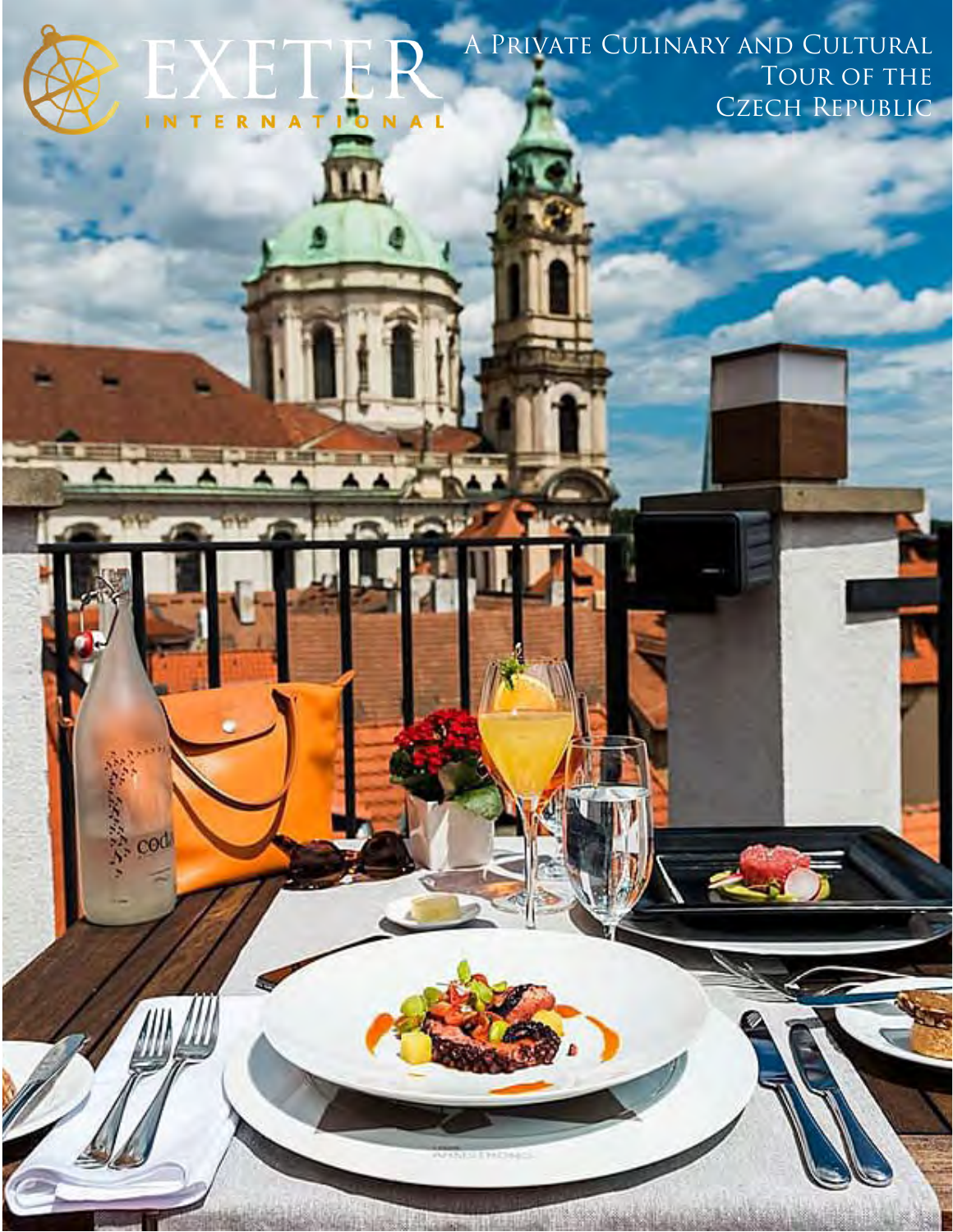

### Featuring Extraordinary Experiences:

VIP Visit Inside the Strahov Medieval Library Private dinner Experience Private Wine Tasting

### ITINERARY AT A GLANCE:

- DAY 1 | ARRIVAL INTO PRAGUE
- DAY 2 | PRAGUE
- DAY 3 | PRAGUE
- DAY 4 | MIKULOV DAY TRIP
- DAY 5 | PRAGUE
- DAY 6 DEPART FROM PRAGUE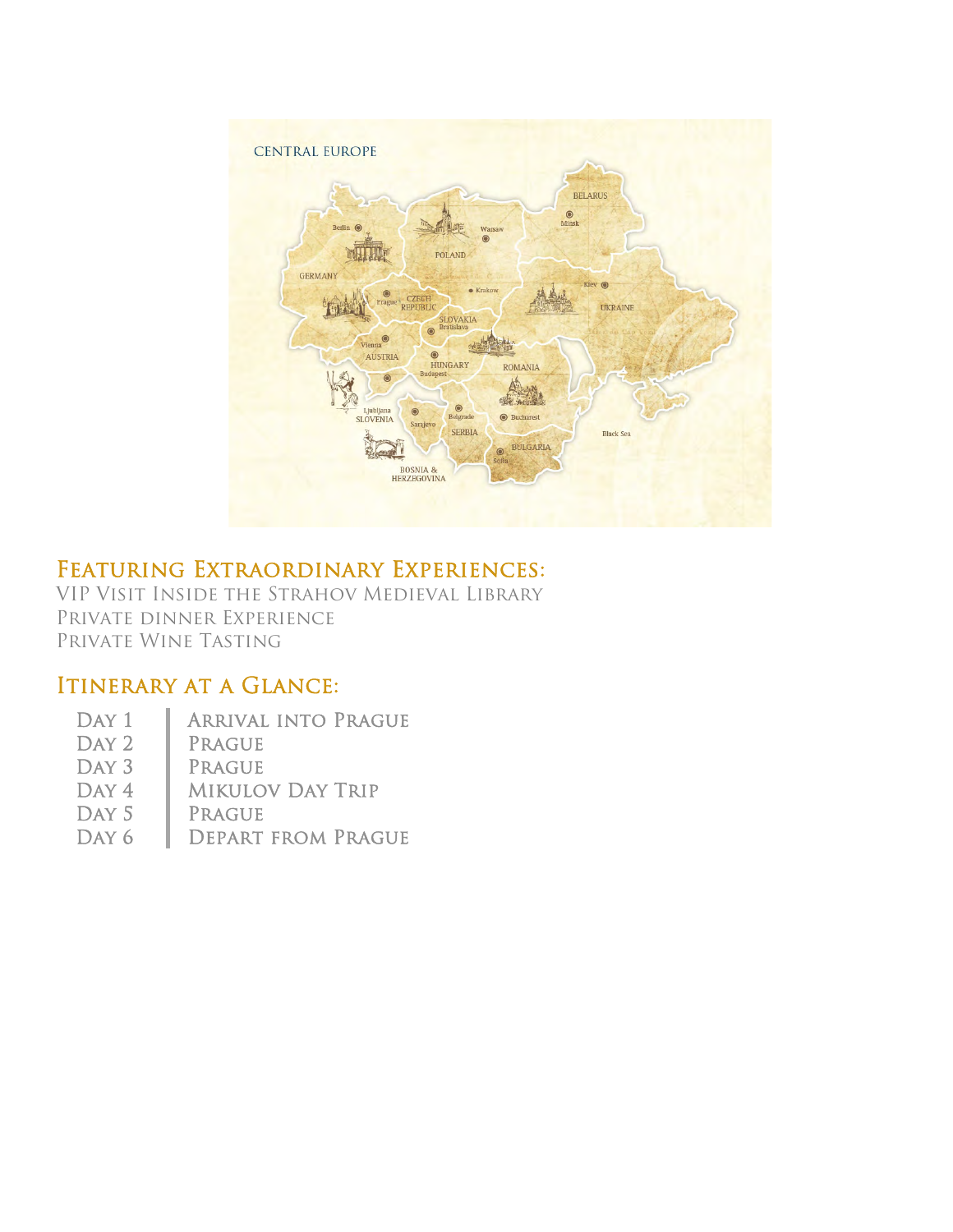# WHY EXETER INTERNATIONAL?

### **Our Experience**

At Exeter International we have been creating memories and crafting custom-designed journeys for over 28 years. We are a team of specialists committed to providing the best travel experiences in our destinations. Each of our experts has either travelled extensively on reconnaissance trips, or has lived in their area of expertise, giving us unparalleled first-hand knowledge. Because we focus on specific parts of the globe, we return to the same destinations many times, honing our experience over the years.

### **Knowledgeable Up-to-the-Minute Local Information**

We are best placed to give you advice about traveling to Europe and beyond; from logistics and new protocols in museums, hotels and restaurants in each country. We are here to expertly guide you through the new normal in travel.

### **Original Custom Programs, Meticulously Planned**

Our experts speak your language both literally and culturally. Our advice and recommendations are impartial, honest, and always have the individual in mind. We save valuable time in pre-trip research and focus on developing experiences that enrich and enhance your experience. Once on your journey you will have complete peace of mind with our local 24-hour contact person who is on hand to coordinate any changes in your program or help you in the case of any emergency.

### **Hand-Selected Guides**

We know that guides are one of the most important components of any travel experience. That is why we only use local experts who have a history of working with our guests and whom we know personally. We are extremely particular in selecting our guides and are confident that they will be one of the most memorable aspects of any of our trips.

#### **Flexible Deposit**

We prepay deposits for services so we can access the top guides, the best drivers and maintain preferred partnerships with our partner hotels. Our deposit to confirm services is **25%** of the total trip cost. We want you to feel confident to book but also know that we are sensitive to current circumstances. Therefore, 15% of the total trip cost is refundable up to **31 days** prior to departure if you are unable to travel for any reason. **10%** of the trip cost will be retained as a future travel credit for up to 3 years. Future travel will be priced at prevailing rates. If it is determined that you are unable to travel within 31 days of the start of services, all deposits paid will be converted to a future travel credit, less nonrefundable funds committed on your behalf and tickets such as train or theater tickets. This credit may also be applied to our sister travel companies: Almaz Journeys and Exeter Safari Company.

#### **Financial Stability**

We are proud to be recognized by Allianz Insurance on their list of covered **travel suppliers** to give you additional peace of mind.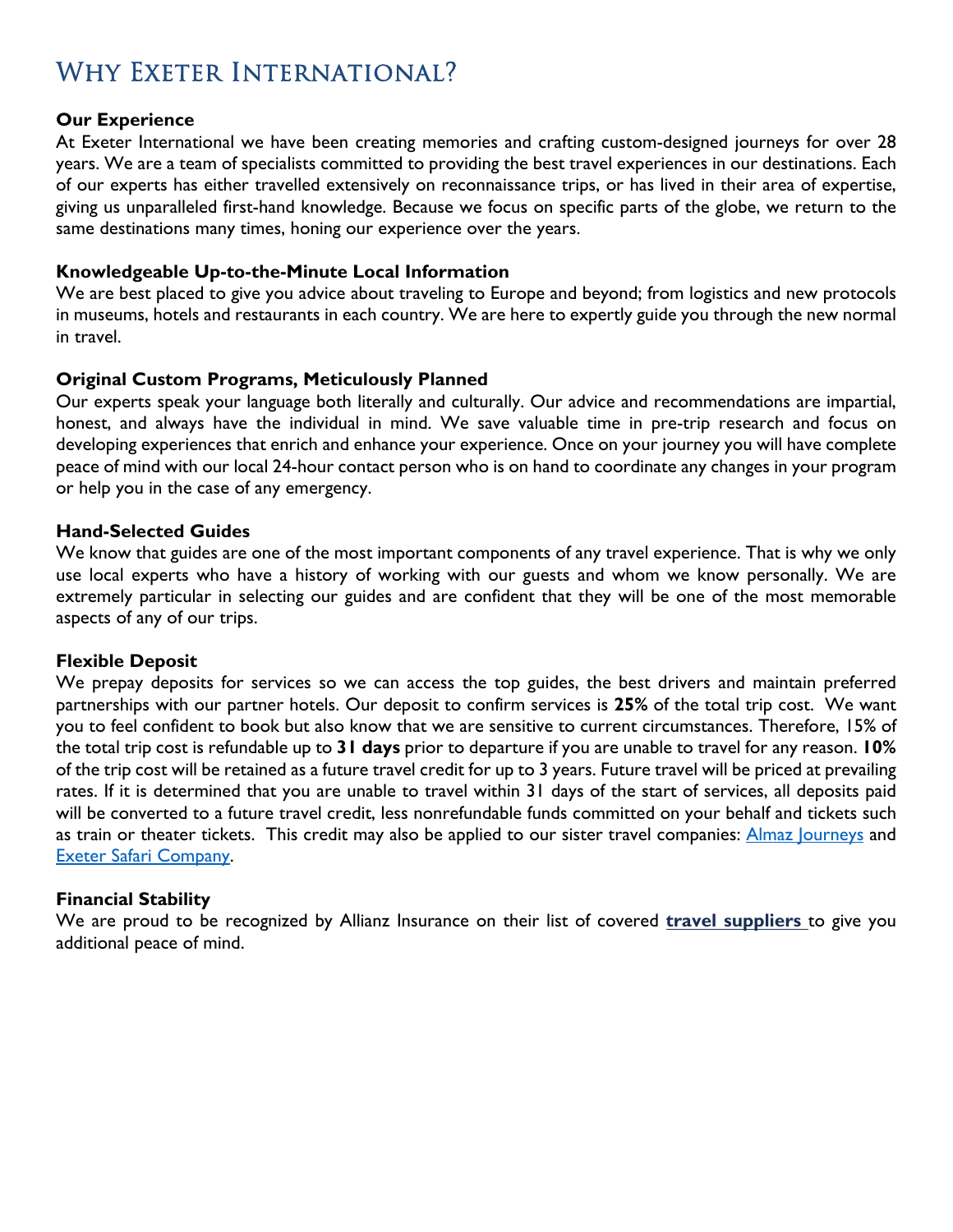

# Arrival into Prague

Arrival into Prague, where you will be met by your driver for your transfer to your hotel in the center of the city and in the heart of the historic district.

Perhaps more than any other city in Europe, Prague has kept its pre-modern charm. Spared the destruction of the Second World War, the ancient structures of the city still exist in their original state. Prague is a walking city as it was designed over many centuries for the pedestrian and the horse. The inner city lacks major avenues as found in Paris or Rome, giving the city its unique character.

EXETER SERVICES Arrival Transfer

HOTEL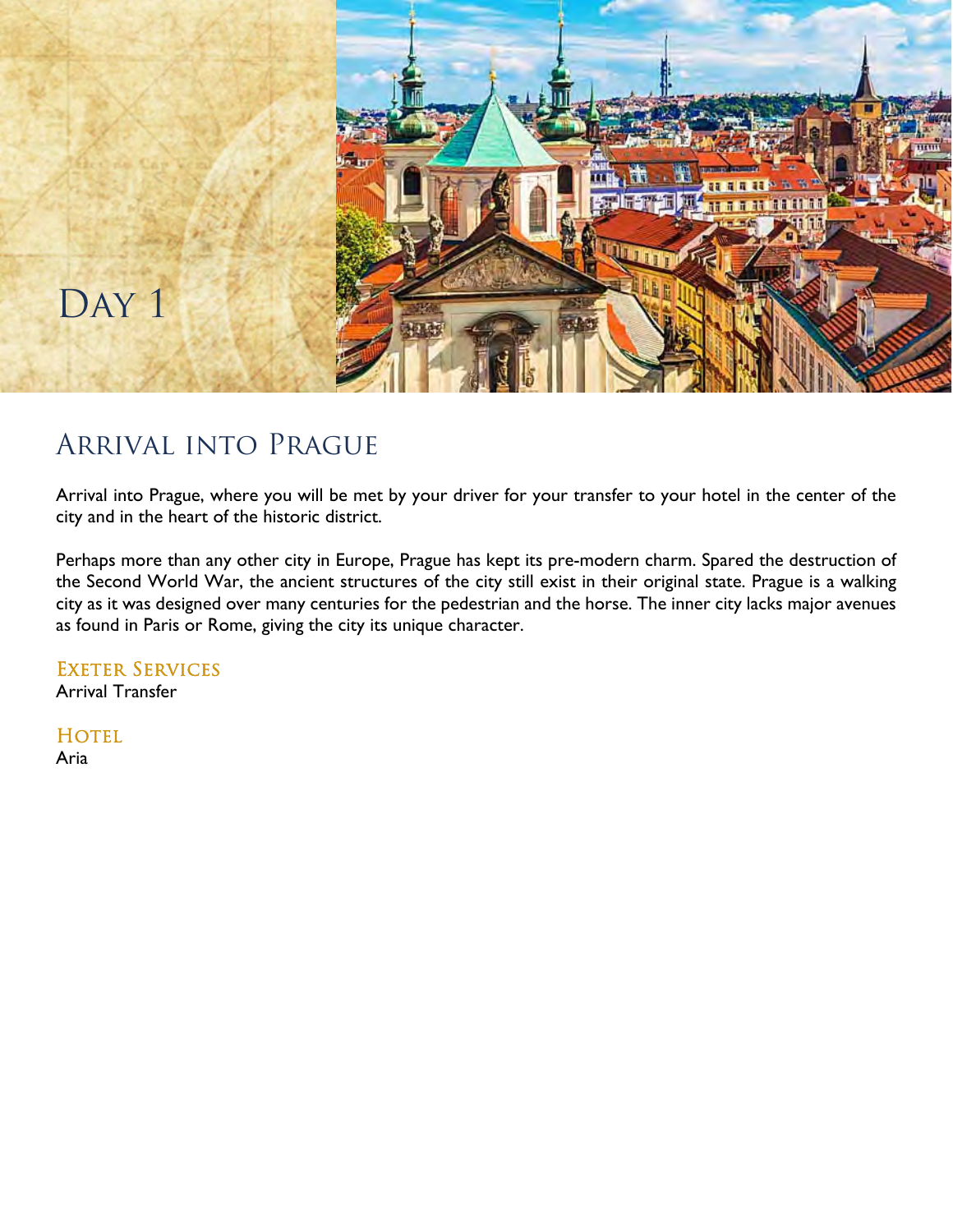

# **PRAGUE**

Today your guide will meet you in your hotel lobby and will take you through Prague's storybook Old Town on a walking tour. You'll want to see the beautiful expanse of the Charles Bridge but it's a more magical experience to visit it very late or very early on your own, when it's free of the souvenir stands and tourists. Your guide will give you a quick lesson of Prague's history, evident in every building and small passageway of this 800-year-old city. Be sure not to miss the fairytale-like Old Town Hall Tower (1364) that stands above Old Town Square; you can even go to the top of the tower for a splendid view over the district.

Finally, you will enter New Town—which is new because it was only founded in 1348! Here you can visit Wenceslas Square, were over the many centuries demonstrations of civil discontent have taken place. At the top of the square you will see the imposing building of the National Museum and the Monument to St. Wenceslas, the patron of the Czech lands, by sculptor Josef Myslbek.

As you stroll, our guide will point out some of the interesting sculptures in Prague. There are several thought provoking and somewhat controversial sculptures around the city. You get little slices of Czech history and, in some cases, some interesting political commentary, too!

*Note: All touring today is on foot in largely pedestrian only areas.* 

### **Exeter International Extraordinary Experience**

This evening your driver will take you to the home of a local chef. Step inside his modest apartment and be enchanted by his amazing cuisine and storytelling. Sit down and watch your chef prepare and plate each of your ten courses while you learn about his interesting life and about traditional Czech cuisine. Cap off the evening with a magnificent dessert pairing! Includes non-alcoholic beverages.

### Exeter Services

Guide (4 Hours); Dinner Transfers

**HOTEL**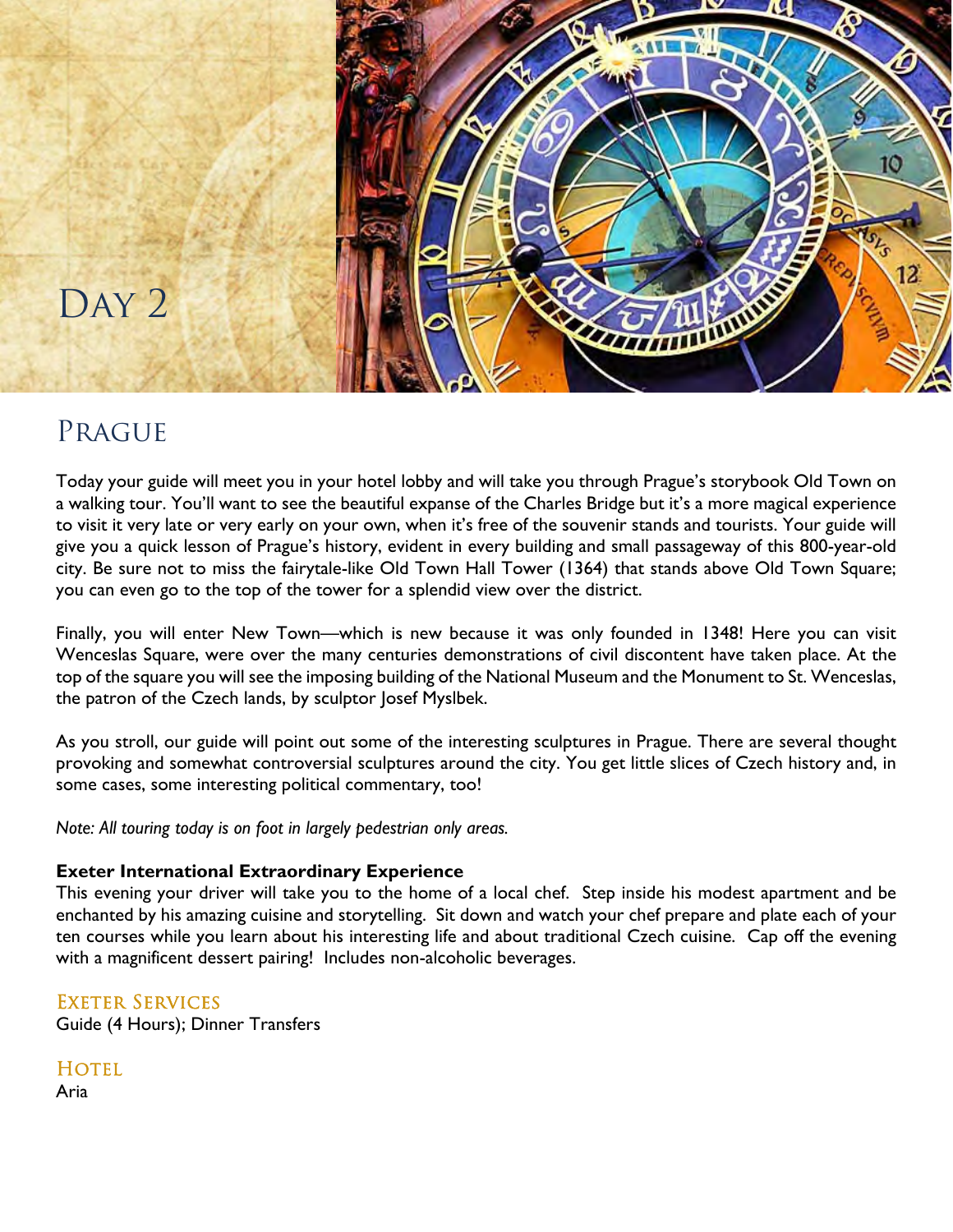

# **PRAGUE**

This morning your guide and driver at will meet you for an overview drive of some of Prague's top sites. Drive by the famous Dancing House and through the historical area of Vysehrad, with its 10th-century fort. You will also observe modern local Czech life with a drive through the bustling residential area of Vinohrady, once covered by vineyards. You will then head towards the Castle District and Hradčany.

### **Exeter International Extraordinary Experience**

Today you have a VIP visit to the Strahov Monastery. Here, you will be invited into the two main halls of the library: The Philosophical Hall and the Theological Hall. These two halls are always viewed by the public through the narrow doorways at the end of each room, but you will be allowed to enter the rooms to walk alone among the ancient books and artifacts.

Included today will also be a visit to the Prague Castle complex. This castle, designed with courtyards inside of courtyards, is a fascinating view into the lives of the Czech monarchy. You might want to step into the towering and wonderfully Neo-Gothic St. Vitus Cathedral inside the complex.

We love a visit to the Lobkowicz Palace to view The Princely Collection. This is a special treat, as the audio guide that you will use is recorded by Mr. William Lobkowicz himself. After the confiscation by the Nazis and later, the Communists, the palace has been returned to the Lobkowicz family, one of the most powerful Czech aristocratic families whose history goes all the way back to the 14th century. The tour will give you an insight into their life and their collection of paintings, decorative art, porcelain sets, music scores (one with Mozart's own handwritten notes), arms, and armors. Don't miss the original score of Beethoven's Eroica!

Your day will end in the Malá Strana or Little Quarter, which is best known for the Wallenstein Palace and Church of St. Nicholas. Also, it is here in the Malá Strana that you will find many charming restaurants and unique shops full of Bohemian glass and the marionettes that are so famous in Prague.

*Note: All touring today is on foot in largely pedestrian only areas.* 

Exeter Services Vehicle & Driver (3 Hours); Guide (6 Hours)

**HOTEL** Aria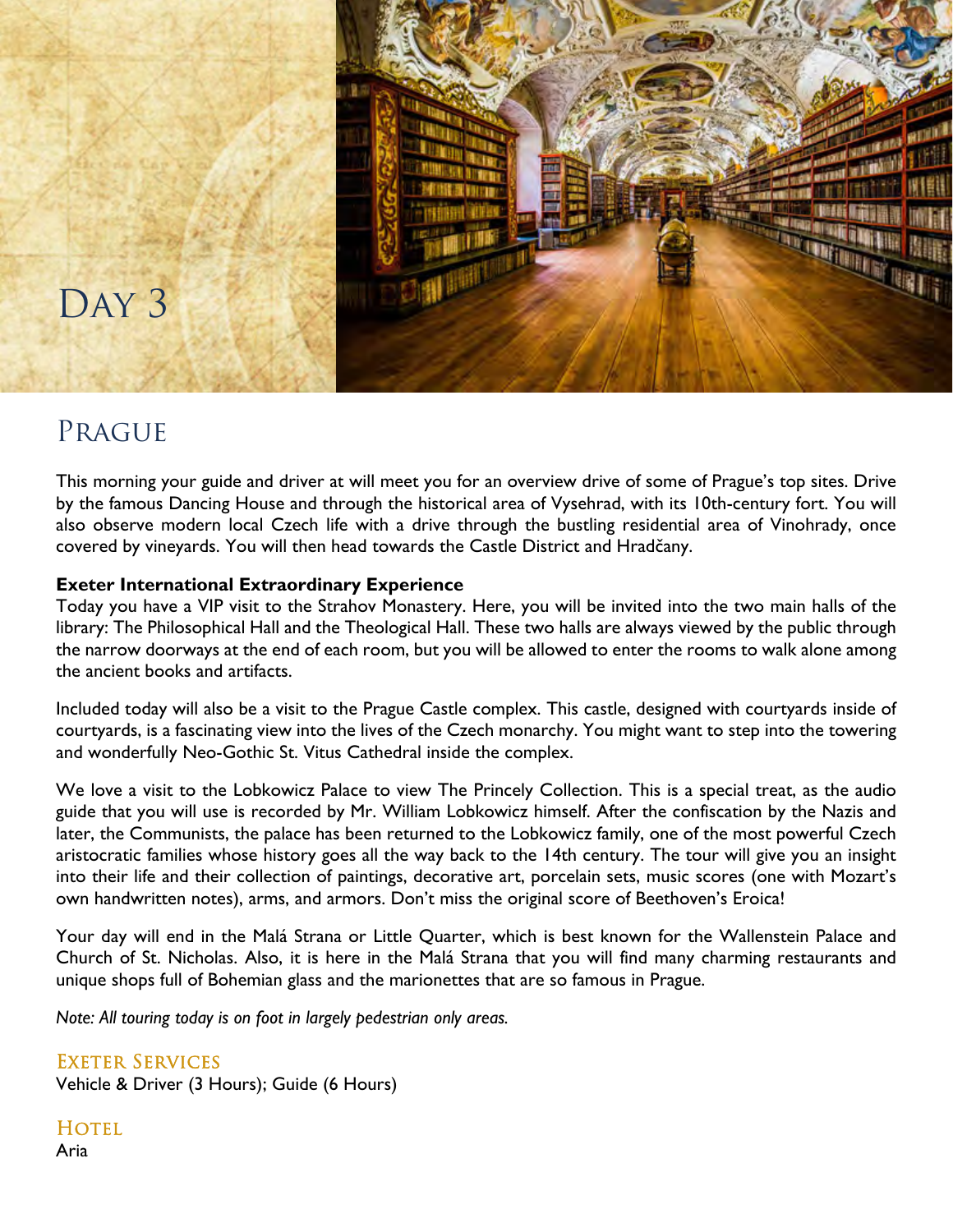

# DAY<sub>4</sub>

## Day Trip to Mikulov

This morning meet your driver and guide in the hotel lobby for a trip to Mikulov.

Mikulov is a picturesque little town in the Southern Moravian region which is known for its wine. The town itself is full of charming winding streets with pretty Renaissance and Baroque houses. West of the Mikulov Castle is the Jewish Quarter, once the seat of the Moravian Chief Rabbi. The thriving community used to have a wellknown yeshiva, many synagogues and a large graveyard where many of the famous rabbis are buried.

### **Exeter International Extraordinary Experience**

After a bit of time to explore the town, head to a small family-run winery just outside of Mikulov where you will learn about wine production in this region and enjoy a selection of their best wines along with homemade accompaniments.

As time allows, and if you want to do some exploring, you might want to drive towards Vatice and Lednice, a beautiful UNESCO-listed complex that features two magnificent chateaus and several artificial ruins, temples, arches and colonnades. The two chateaus are linked by a 7-kilometer avenue of lime trees. Valtice Castle also offers wine tasting of a selection of Moravian wines.

### Exeter Services

Vehicle, Driver & Guide (8 hours)

**HOTEL**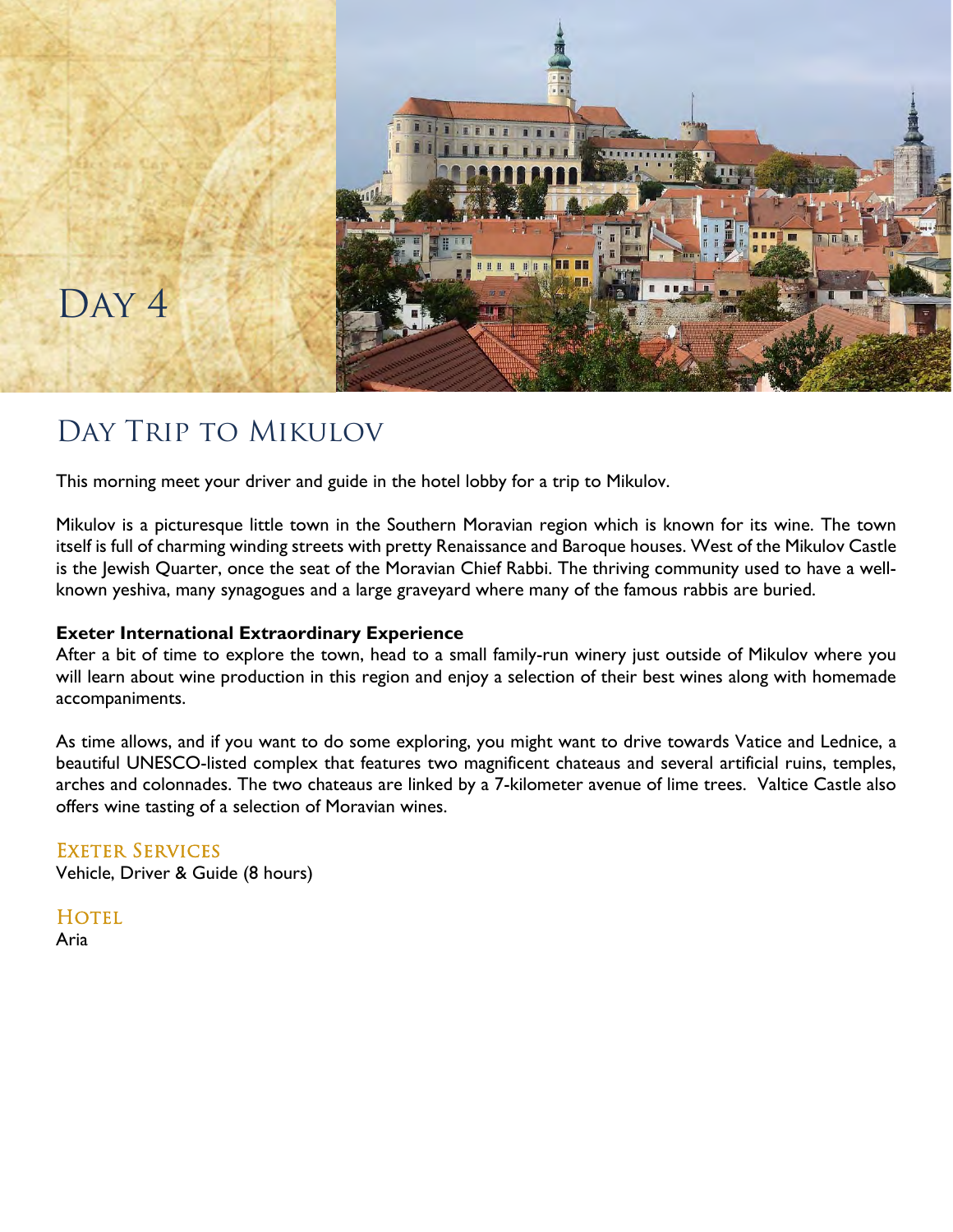

## Prague

Enjoy this morning at leisure.

This afternoon, you'll meet with special culinary guide in the hotel lobby. Discover the hidden secrets of Prague's excellent food scene while also learning more about the traditional Czech pubs. Your journey will utilize both public transport and walking, so be prepared to walk off all the calories you imbibe! Taste freshly brewed beer from a local brewery. Enjoy some of the tasty and beautiful open-faced sandwiches from our favorite shop. Discover traditional Czech gingerbread and more as you learn more about Czech history and local life today.

### EXETER SERVICES

Food Guide (3-4 Hours)

HOTEL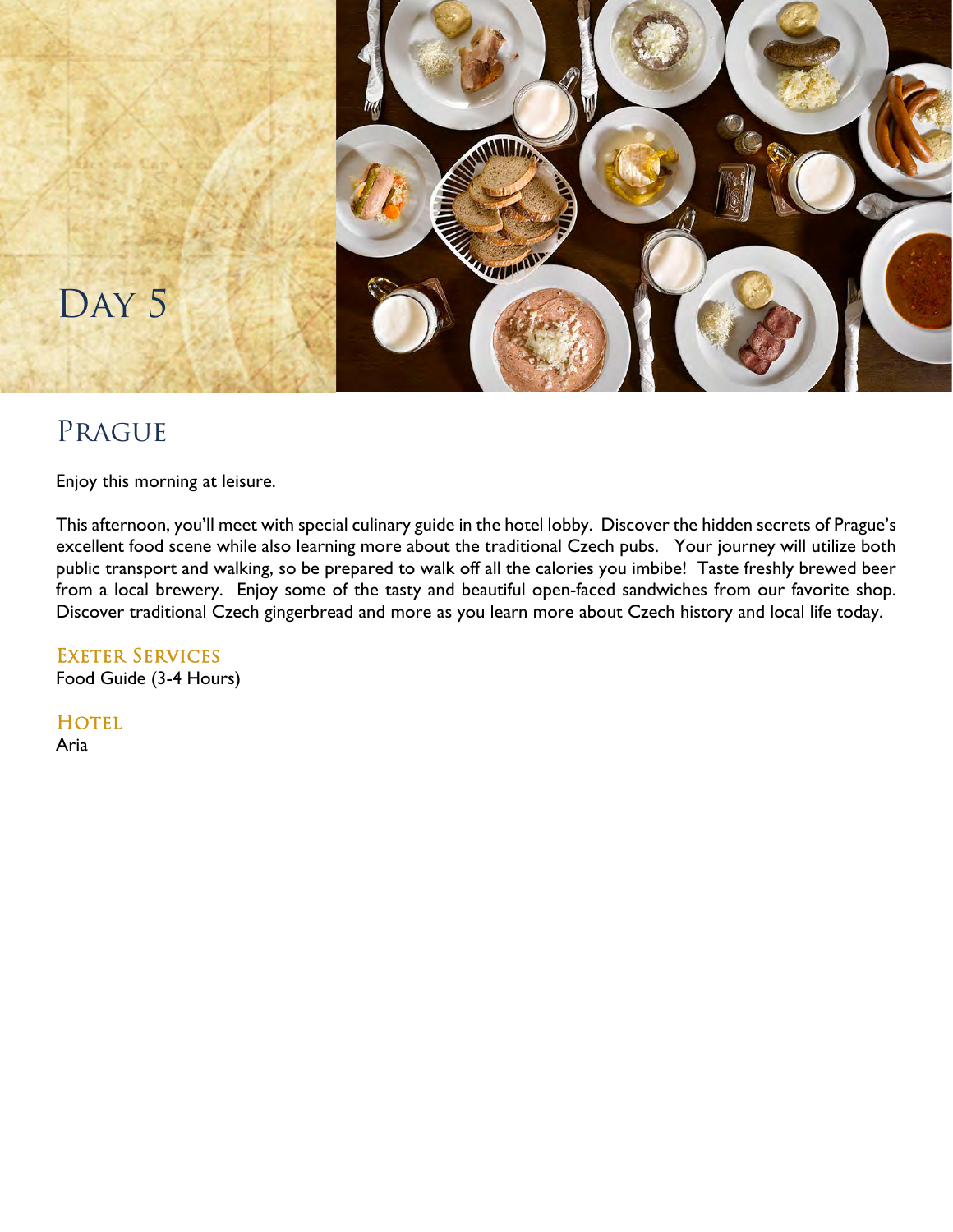

# Depart from Prague

Meet your driver and guide this morning for your transfer to the airport for your journey onward.

EXETER SERVICES Transfer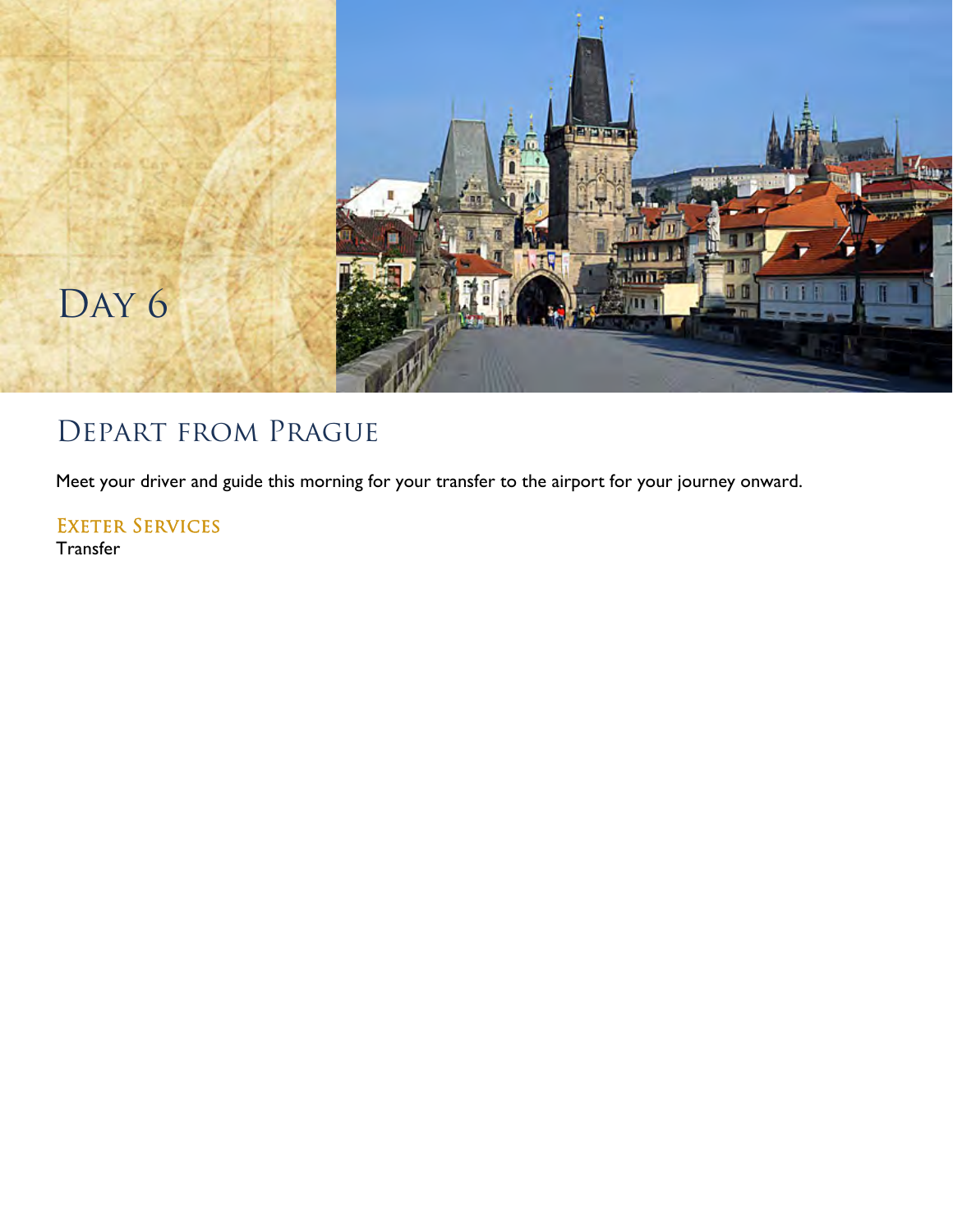

# WHAT'S **INCLUDED**

### **Cost of the Program:**

| For two (2) guests traveling together  | April I - October 31  | From \$4,700  |
|----------------------------------------|-----------------------|---------------|
|                                        | November I - March 31 | From $$4,500$ |
| For four (4) guests traveling together | April I – October 31  | From \$3,400  |
|                                        | November I - March 31 | From \$3,200  |

All pricing is per person and based on double occupancy. Airfare is not included.

### **Accommodations**

### **Prague**

**Deluxe Room for 5 nights at the Aria Hotel Prague;** tax and breakfast included.

This boutique hotel is situated in one of our favorite neighborhoods in Prague: Malá Strana. The hotel has a musical theme with a music library and even a music concierge. It has a lovely rooftop terrace overlooking one of the castle gardens and a fantastic restaurant serving modern Czech cuisine.

The hotel features just 51 rooms, all of which were renovated in 2018. They are spacious, and many suite possibilities exist. All rooms have complimentary Wi-Fi. All rooms are nonsmoking.

**Deluxe Room:** These rooms feature 250–325 square feet of space and all have one king bed. Rooms face either nearby St. Nicholas Church or the hotel's Winter Garden Atrium.

### **Meals**

No meals included, other than breakfast as described above and dinner on day 2. *Our restaurant recommendations will be included with your documents.* 

### **Services**

Private vehicle, driver and guide at your service as described. The timing for each day is noted in your program.

Exeter International's local offices are available for your assistance 24 hours per day while you are traveling. Our local staff may also assist you with restaurant reservations and purchasing of additional theater and museum tickets at your request.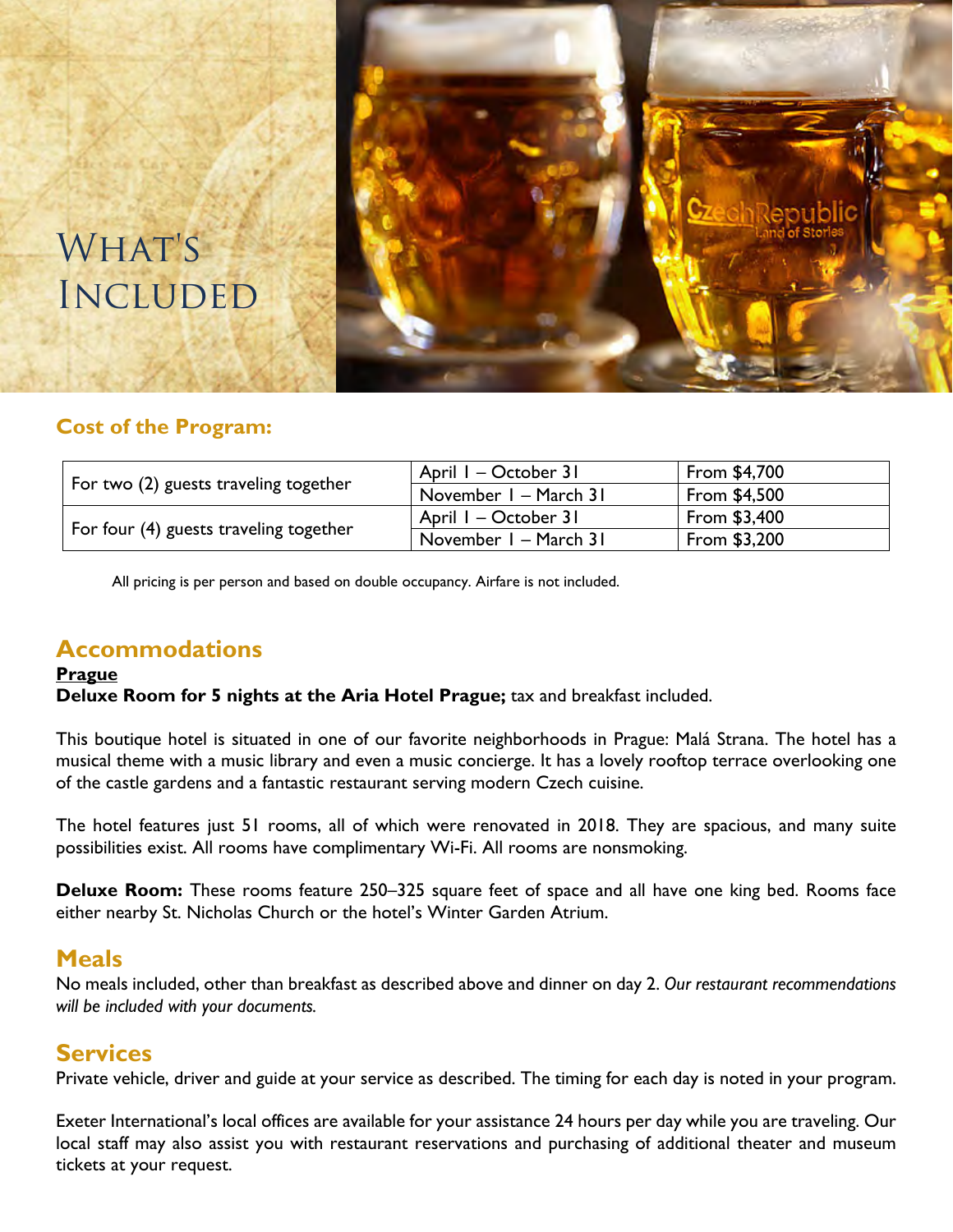### **Transportation**

Transportation is included as noted. Unless otherwise noted, all transfer service is with a driver only, not a guide. In general, drivers have limited English-speaking skills. Timing for each day is noted in your program.

### **Guides**

Hand chosen for their knowledge on local history, art, and architecture. Guides are at your disposal as noted in your itinerary.

#### **Tickets**

All entrance tickets as described in the program.

### **Exeter International Travel Information BAGGAGE**

The vehicles reserved for your itinerary can accommodate up to two medium-sized suitcases per person. If you intend to travel with additional luggage, please advise your travel consultant so appropriate arrangements may be made. In general, we schedule a sedan for parties of two, a minivan for parties of three to four and a minibus for parties of five or more.

### **SIGHTSEEING**

Sightseeing arrangements have been made with your special interests in mind. Your drivers and guides are at your disposal as indicated in the itinerary. Within those time and mileage guidelines, you are free to modify your program as you please. Should you require additional time or mileage, the costs will be quoted on request and may be paid for locally in the local currency or U.S. Dollars.

Every effort has been made to confirm that scheduled sightseeing venues will be open at the time you plan to visit them. However, individual estates, museums, gardens and other points of interest can change their hours of operation at short notice. In the event that a particular attraction is closed on the day or time of your visit, your guide will offer alternative arrangements or rearrange your sightseeing to accommodate these unexpected events.

### **OPTIONAL EXPENSES**

Charges for extra meals, transport, sightseeing services or other optional additions to your established itinerary are your responsibility and must be paid locally in the local currency.

### **GRATUITIES**

Gratuities are not included in your tour price and are at your own discretion. Please see your final documents for tipping suggestions.

### **DINING WITH YOUR GUIDE**

On days when dinner and lunch costs have not been included in your itinerary (or in your tour cost), you may, at your discretion, choose to invite your guide to dine with your party. You are under no obligation to do so but, if you do extend such an invitation, the guide is your guest and you will be responsible for the cost of his/her meal.

#### **REFUNDS**

We regret that refunds cannot be issued for arrangements confirmed on your itinerary but unused once your tour has begun.